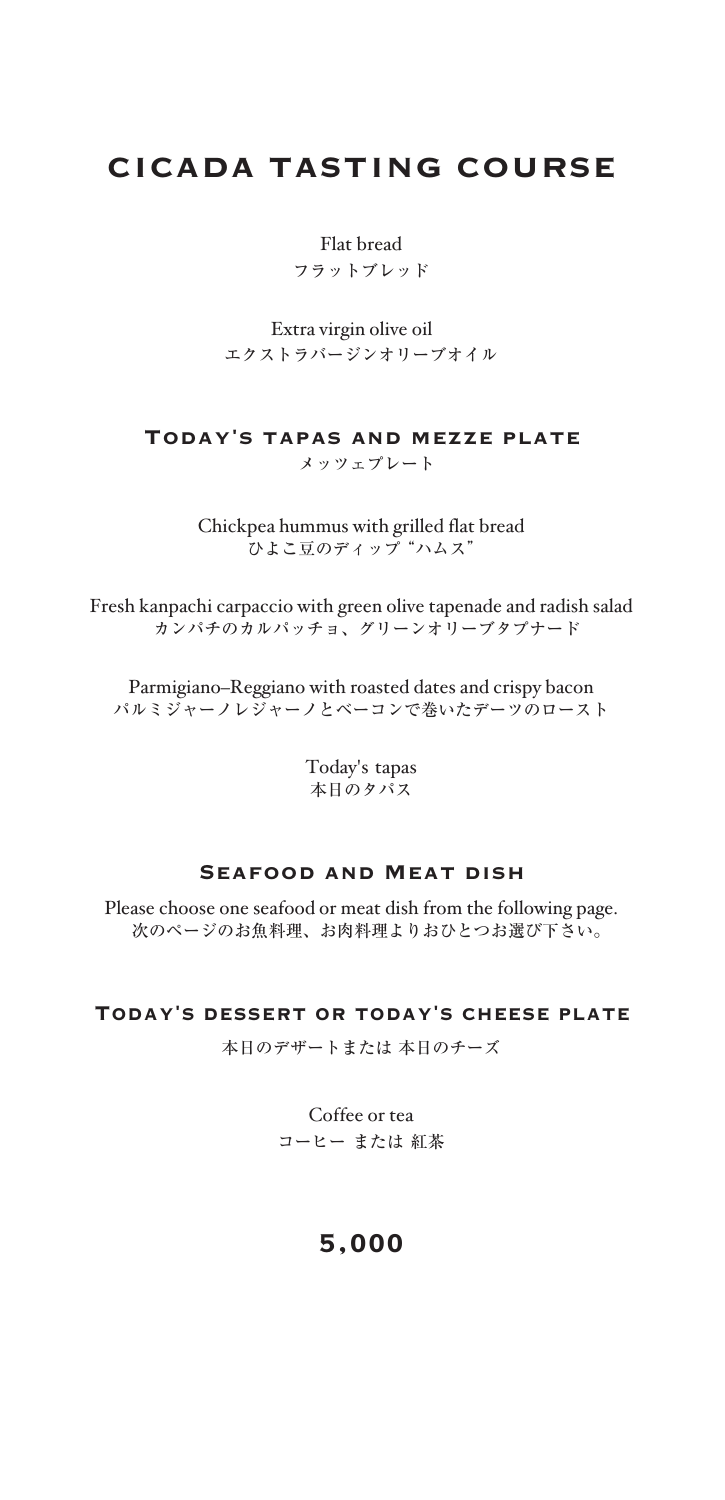### **SEAFOOD**

Pan-roasted scallops with farro and maitake risotto ホタテのロースト、ファロと舞茸のクリームリゾット

Roasted snapper with rosemary roasted potatoes, Nicoise olive 真鯛のローズマリーロースト、ポテトとオリーブ

Grilled moroccan marinated swordfish steak with fennel salad モロッコ風メカジキのグリル、フェンネルとキュウリのサラダ

> Today 's fish tagine with cous cous 本日のシーフードタジン

#### MEAT

Grilled frango chicken ,spicy Portuguese style ポルトガル風スパイシーグリルチキン "フランゴ ポルトゲーズ"

Grilled lamb chops with anchovy and rosemary アンチョビとローズマリーでマリネした骨付き仔羊のグリル

Grilled spice marinated bone-in pork loin with fried polenta aand arugula スパイスでマリネした骨付き松阪豚のグリル、フライドポレンタ

Chicken tagine with preserved lemons and green olives served with cous cous "チキンタジン"プリザーブドレモンとオリーブ

Lamb tagine with fried eggplant, onions, tomatoes, coriander "ラムタジン" ナス、トマト、コリアンダー

## SIDES

| Fresh coriander with EVOO and lemon |  |
|-------------------------------------|--|
| フレッシュコリアンダー                         |  |
| Fresh rucola with EVOO and lemon    |  |
| フレッシュルッコラ                           |  |

コースメニューのアレルギー詳細はこちらから: Please scan for course menu allergy information:

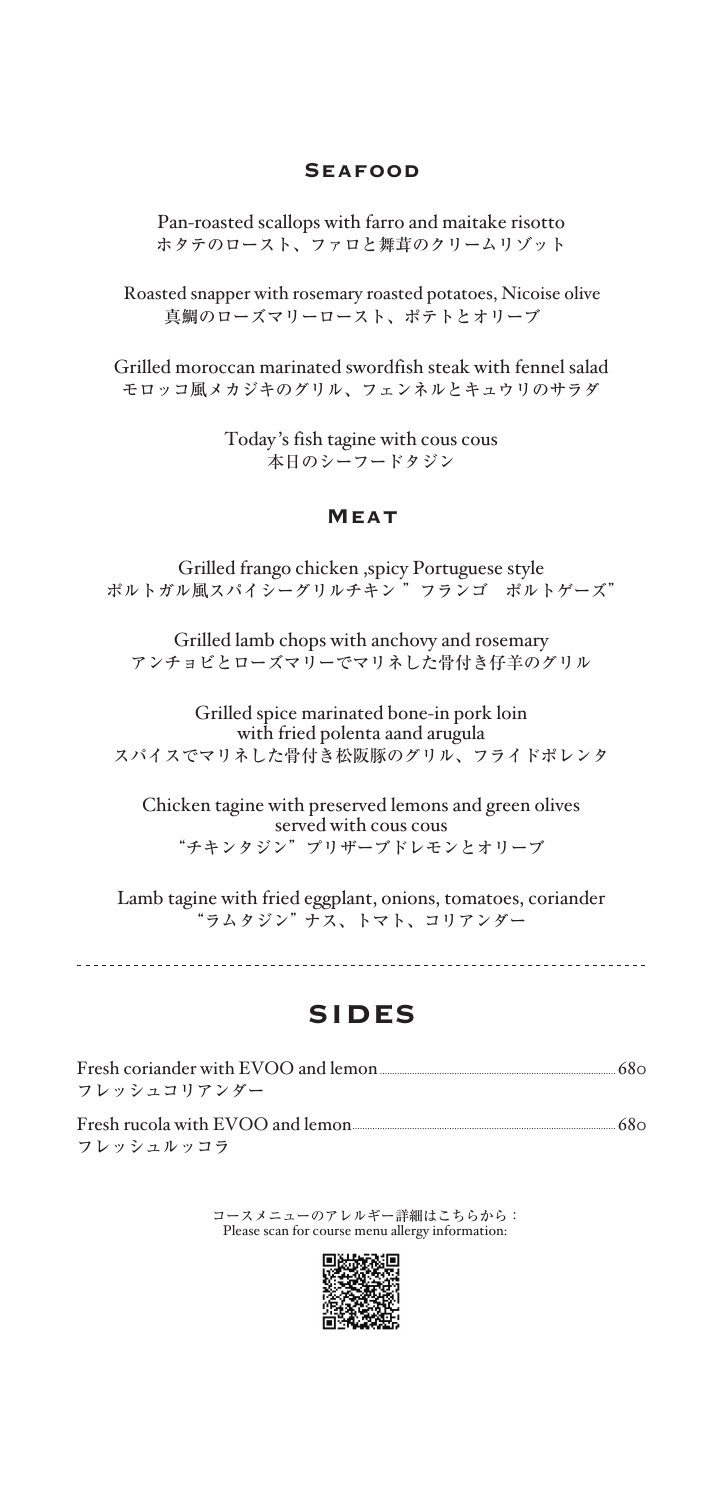# Ham and Salumi

| ハモン・セラーノ                                                                                                                        |  |
|---------------------------------------------------------------------------------------------------------------------------------|--|
| プロシュート・ディ・サン・ダニエレ                                                                                                               |  |
| Jamon Iberico bellota, Spain (40g) [100] [2000] [2000] [2000] [2000] [3000] [3000] [3000] [3000] [3000] [3000<br>ハモン・イベリコ・ベジョータ |  |
| 3種イタリアンサラミのプレート(コッパ、フィノッキオーナ、ローマサラミ)                                                                                            |  |

# **TAPAS**

| ひよこ豆のディップ"ハムス"                                                                                                  |
|-----------------------------------------------------------------------------------------------------------------|
| Fresh kanpachi carpaccio with green olive tapenade and radish salad<br>カンパチのカルパッチョ、グリーンオリーブタプナード                |
| イワシのマリネ "ボケロネス エン ビナグレ"とローストパプリカ、<br>デュッカスパイス                                                                   |
| モロッコ風スパイシークラブケーキ                                                                                                |
| プロシュートとハーブを詰めたカラマリのロースト                                                                                         |
| シュリンプのスパイシーソテー"ピルピル"                                                                                            |
| ムーア風牛ハラミのブロシェット                                                                                                 |
| Roasted spicied eggplant stuffed with bulgur and currant salad, labneh 1,600<br>ナスのロースト、とブルガーとカランツのタブレ、ヨーグルトソース |
| グリーンアスパラガスのグリル、セミドライトマトとヘーゼルナッツのサルサ                                                                             |
| ズッキーニとフェタチーズのフリッター                                                                                              |
| フェタチーズとカラマタオリーブのギリシャ風サラダ                                                                                        |
|                                                                                                                 |

アレルギーメニューの詳細はこちらから: Please scan for allergy information: